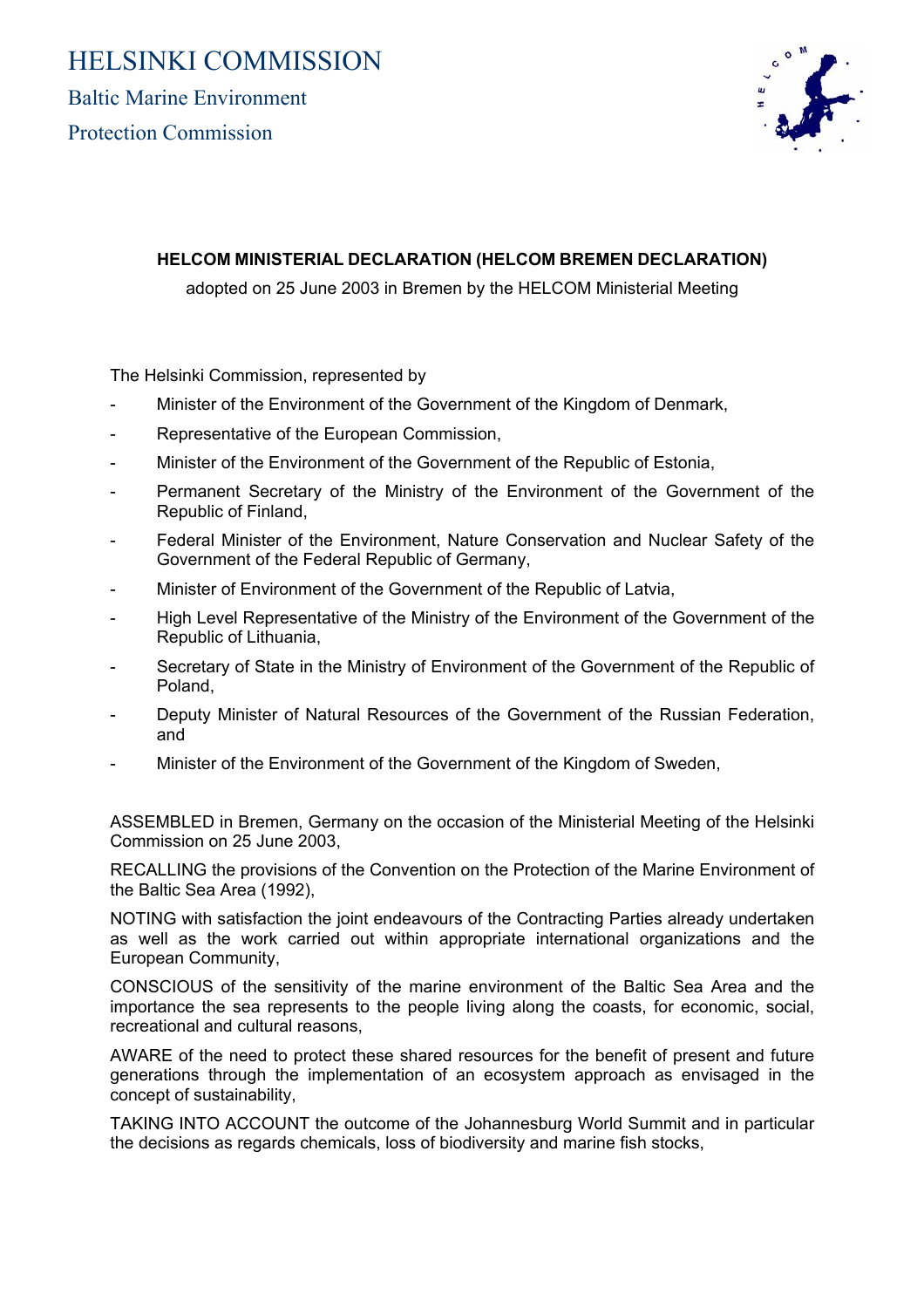TAKING INTO ACCOUNT the Marine Environment and Tanker Safety Action Plan endorsed by the G8 Summit, held in Evian, France on 3 June 2003 and the Communique from the  $12<sup>th</sup>$ Ministerial Session of the Council of the Baltic Sea States held in Pori, Finland, on 10-11 June 2003,

TAKING INTO ACCOUNT the HELCOM Copenhagen Declaration on the safety of navigation and emergency capacity in the Baltic Sea Area,

MINDFUL that, since resources are generally getting scarcer, it is necessary to facilitate synergism wherever possible and to avoid the duplication of efforts.

WHILE ACKNOWLEDGING that the state of the marine environment has improved during the recent years due to joint efforts in the framework of the Helsinki Convention, WE ARE CONVINCED that there still is a need for further efforts and additional measures to restore and conserve our common sea,

EXPRESSING concern about eutrophication and the recent oxygen depletion events in the Baltic Sea area, the continued discharge of nutrients and hazardous substances, the threatened marine biological diversity and the environmental impact of shipping, all of which require our particular attention.

NOTING that for the purposes of this Declaration, "the Governments of the Contracting Parties" means the Governments of Denmark, Estonia, Finland, Germany, Latvia, Lithuania, Poland, Russia and Sweden.

WE, THE MINISTERS AND HIGH LEVEL REPRESENTATIVES OF THE GOVERNMENTS OF THE CONTRACTING PARTIES AND THE REPRESENTATIVE OF THE EUROPEAN COMMISSION, HAVE ADOPTED the following Declaration:

### **I The role of HELCOM and its future priorities**

WE NOTE that the EU accession process will be finalised on  $1<sup>st</sup>$  of May 2004 with the foreseen consequence that eight of nine HELCOM Contracting States will be EU members and WE ACKNOWLEDGE a need for a new focus of the HELCOM work.

WE ARE CONVINCED that through our own actions, jointly or individually, the riparian countries can influence the state of the marine environment and the direction of its future state.

As a consequence hereof HELCOM should maintain equal partnership of Contracting Parties and contribute to enhancing the relation between EU and Russia in order to ensure that the same environmental measures are implemented in the whole Baltic catchment area.

WE ALSO RECOGNIZE that co-operation and co-ordination with EU and other international bodies, regional seas conventions, will become increasingly important.

BEING AWARE that the political and economic state of affairs around the Baltic Sea is changing and RECOGNIZING the need to define the priorities and the field of focus of HELCOM's work,

#### WE AGREE:

- 1. that a new and adjusted HELCOM approach will be built on the following elements: the future European Marine Strategy, political commitment within HELCOM including the Joint Comprehensive Program (JCP), provision of sound scientific basics, timely and proactive reactions, inclusion of social and economic aspects, effective resource management, harmonization and synergies and avoidance of double work,
- 2. that the work will have to focus on activities that bring added value. This will be ensured in a three stage -approach: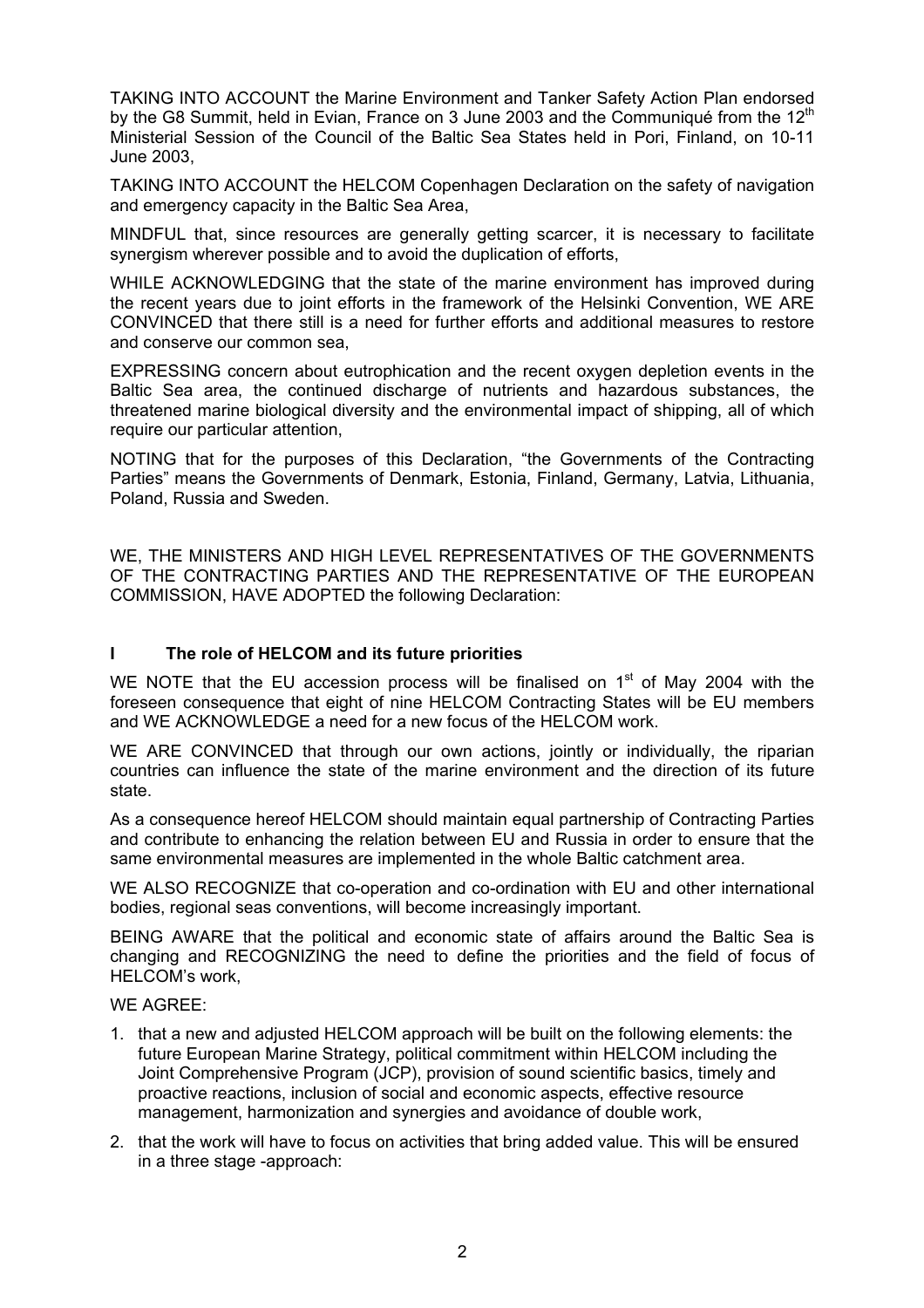- a. by input to the regulatory process pointing out the unique character of the Baltic Sea area;
- b. by contributing and co-operating to develop a European Marine Strategy;
- c. by making use of HELCOM's legally based mandate to develop Recommendations and supplementary measures, taking into account the specific requirements of the Baltic Sea Area,
- 3. that the priority issues for HELCOM in the near future will be ecosystem approach including nature conservation and biodiversity, joint monitoring and assessment, maritime safety and shipping including response activities as well as eutrophication and hazardous substances of relevance for the Baltic Sea. In these priority issues focus should be especially on activities not covered in other fora.

TO THIS END WE:

- 4. AGREE on the need to call upon HELCOM to stress the regional viewpoints and the specific requirements of the Baltic Sea in HELCOM's fields of action as well as to be an effective channel for introducing the local and regional aspects of the Baltic Sea in EU and other relevant international fora,
- 5. WILL DEVELOP HELCOM's role, responsibilities, working structure and methods as well as PROPOSE appropriate modifications for consideration and adoption for HELCOM 25/2004, based on the new approach and priority setting and taking into account the evolving political development in Europe and, in particular, in the Baltic Sea region.

### **II Environmental impact of Shipping**

WE ACKNOWLEDGE the joint endeavours already undertaken by the Baltic Sea States, work undertaken and on-going within the International Maritime Organization as well as the European Community.

WE ARE CONVINCED of the need to adopt measures, in accordance with UNCLOS, within the framework of the International Maritime Organization, because of the global character of shipping, supplemented if necessary by measures at HELCOM level and by measures at EU level.

WE UNDERSTAND that the growing density of maritime traffic in the Baltic Sea area might result in accidental spillages of oil or other harmful substances.

WE ALSO EXPRESS our concern as to the continued excessive number of deliberate illegal oil discharges.

At the same time WE ARE AWARE of the necessity to fully implement all our obligations and ARE CONVINCED that it is necessary to further investigate the need for additional measures to ensure the safety of navigation and emergency capacity.

TO THIS END WE:

- 1. WILL INCREASE our efforts to ensure the safety of navigation and emergency capacity in the Baltic Sea Area, by making maritime safety an absolute priority for all Baltic Sea Governments, especially taking into account seasonal weather conditions,
- 2. REAFFIRM our commitment as a matter of priority to fully implement our obligations as set out in the HELCOM Copenhagen Declaration (i.e. the Declaration on the Safety of Navigation and Emergency Capacity in the Baltic Sea Area). Particular attention will be given to those aspects of the HELCOM Copenhagen Declaration, which require additional implementation measures/efforts in order to be fully implemented. A complete list of the areas for which a need for additional implementation measures are required appear in the report on the status of implementation by the Contracting Parties of the HELCOM Copenhagen Declaration,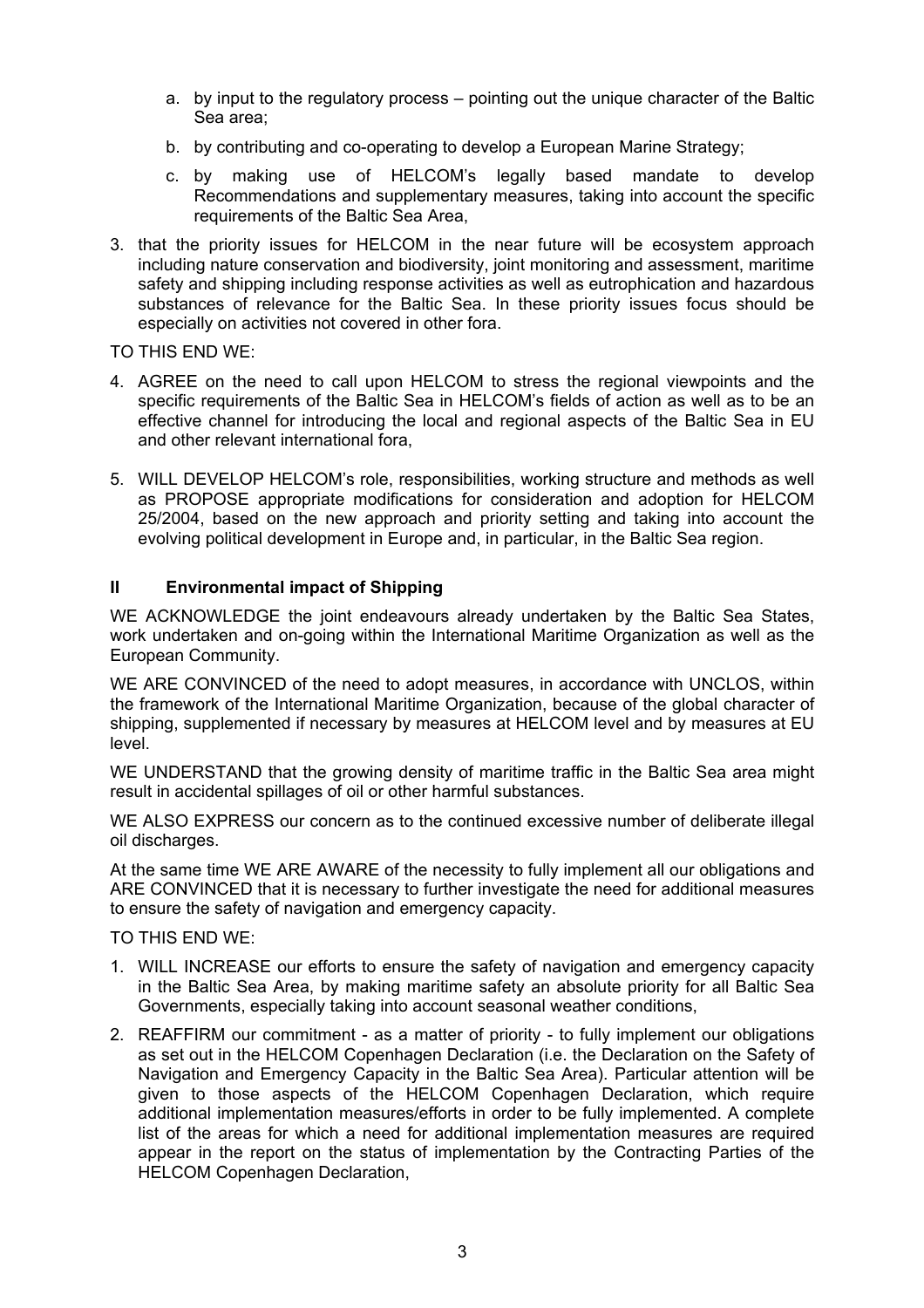- 3. The EU Members States and the Accession Countries WILL, based on the experience from existing PSSAs carefully consider the possible designation of areas in the Baltic Sea as PSSAs, taking into account the sensitivity of the Baltic marine environment and invite Russia to join our efforts in enhancing our co-operation in the framework of IMO. Finland and Sweden invited interested HELCOM Contracting Parties to join their respective efforts.
- 4. In addition, WE:
	- a. AGREE to enhance our co-operation on maritime safety in the framework of the International Maritime Organisation, with the objective of preventing maritime accidents and consequent pollution, through concrete measures, especially concerning the phasing out of single-hull vessels and the ban on transport of heavy oil in single hull vessels. Meanwhile, we will regionally seek agreement to ensure the same effect;
	- b. WILL ENSURE the availability of adequate emergency capacity; and
	- c. the provision of efficient means to reduce, with the aim to finally get a halt to, the deliberate illegal oil discharges, inter alia as outlined in the European Commission's proposals for measures on ship source pollution.
- 5. Therefore, WE HAVE ADOPTED:
	- a. HELCOM Recommendation 24/9 "Ensuring adequate emergency capacity".

## **III Eutrophication**

WE NOTE that the semi-enclosed Baltic Sea has a slow water exchange and is therefore particularly sensitive to eutrophication.

WE NOTE WITH CONCERN that even though substantial efforts have been made to reduce inputs of nutrients<sup>[1](#page-3-0)</sup>, eutrophication still remains a problem. This is characterized by the serious oxygen deficiency events in 2002, extensive harmful plankton blooms and floating mats of decaying sea weed along coasts<sup>2</sup>.

WE ALSO NOTE that the main sources of the still excessive inputs of nutrients are:

- nitrogen from agriculture,
- airborne nitrogen inputs both from land- and sea-based sources, and
- waterborne inputs from urban areas, small municipalities and some industries.

WE RECOGNIZE that a main source of waterborne nitrogen input is related to intensive agricultural practices taking place within current EU Member States. Also, losses of phosphorus give rise to concern in several countries.

WE CONSIDER that the EU enlargement process will bring large new areas of the Baltic Sea catchment under the EU Common Agricultural Policy and that this may lead to even higher nutrient inputs into the Baltic Sea Area.

BEING AWARE of the urgent need to increase efforts to combat eutrophication,

WE AGREE:

 $\overline{a}$ 

<span id="page-3-0"></span><sup>&</sup>lt;sup>1</sup> Following the commitments made at the 1988 Ministerial Declaration and the Ministerial Communiqué of the Ministerial Session in 1998. The results are presented in: "The review of more specific targets to reach the goal set up in the 1988/1998 Ministerial Declarations regarding nutrients" (BSEP 89).

<span id="page-3-1"></span> $2$  The recent assessment products: "Environment of the Baltic Sea area 1994-1998" (BSEP 82B) and "The Baltic Marine Environment 1999-2002" (BSEP 87), and the 2002 Oxygen Depletion Event in the Kattegat, Belt Sea and Western Baltic.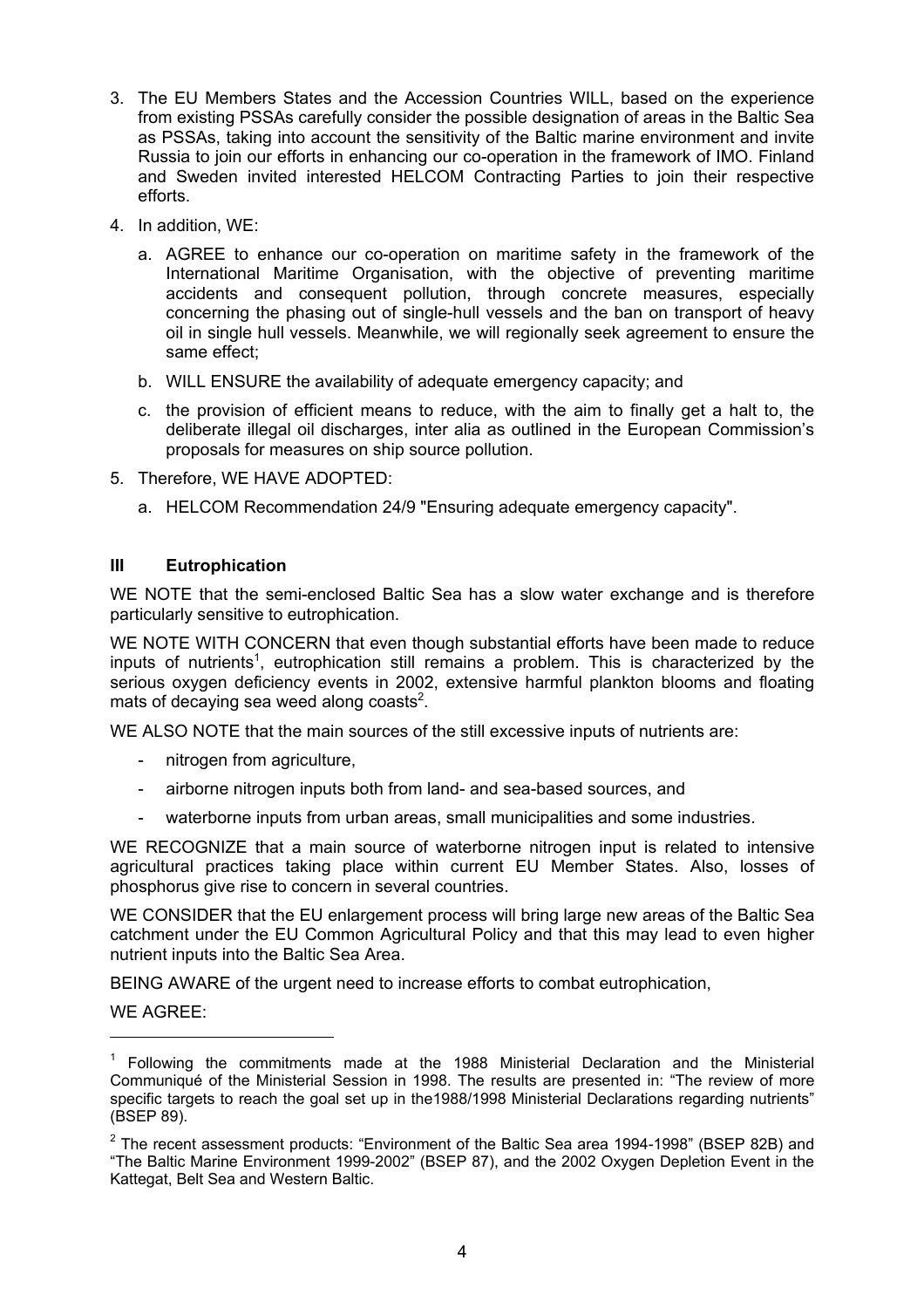- 1. to stress the need to accelerate the process of integrating environmental aspects and sustainable development in agriculture by implementing the reform of the Common Agricultural Policy, such as in fulfilment of environmental requirements by implementing agro-environmental schemes that would benefit the protection of the Baltic Sea,
- 2. to pursue the implementation of the Nitrate and Urban Waste Water Directives and other relevant EU Directives where this is or will be applicable,
- 3. to improve the agricultural practices towards reduction of adverse environmental effects in order to ensure efficient nutrient utilization based on Part II of Annex III of the Helsinki Convention and to implement appropriate measures. Some ideas are presented in the document "Possible future activities for the reduction of non-point source pollution from agriculture",
- 4. to continue our efforts to reduce inputs from other sources of nutrients,
- 5. to welcome the specific environmental programmes aimed at improving the quality of the Baltic Sea<sup>3</sup>, which have recently been established by some of the Contracting Parties and to urge the immediate elaboration of such programmes within other Contracting Parties to HELCOM,
- 6. to furthermore welcome initiatives taken by the European Commission to address airborne inputs of nitrogen from seagoing ships.

WE INVITE HELCOM, with the view to facilitate the development and implementation of the most effective set of measures to combat eutrophication, to develop and apply:

- 7. ecological quality objectives with appropriate indicators of the eutrophication status which express "good quality status" as stipulated in the Water Framework Directive, but covering the whole Baltic Sea Area,
- 8. tools to assess the implications of different policy scenarios on inputs of nutrients into and the resulting eutrophication status of the Baltic Sea Area or sub-areas thereof,
- 9. means to produce topical assessment and, when necessary, timely thematic reports on special events. Such means should also address facilities for early warning, efficient and speedy reporting and exchange of data and information required for such assessments.

## **IV Nature conservation and biodiversity**

WE ARE CONVINCED that regional co-ordination by HELCOM is essential for implementing effectively nature conservation in the Baltic Sea area.

WE ARE AWARE that more action is needed to fully implement the system of Baltic Sea Protected Areas.

WE EMPHAZISE the need for further close co-operation between HELCOM and IBSFC, especially in reducing bycatches, in developing selective fishing gears and better fishing practices, as well as in protecting endangered species and WE REQUEST the two Commissions to intensify liaison on matters of common interest<sup>4</sup>[.](#page-4-1)

WE EXPRESS concern on the severe status of the population of harbour porpoises and REAFFIRM our commitments to fully implement HELCOM Recommendation 17/2 concerning protection of harbour porpoises in the Baltic Sea area.

<span id="page-4-0"></span> $3$  Communiqué of the Ministerial Session on 26 March 1998 to reaffirm the commitment to achieve the strategic goals set up in the 1988 Ministerial Declaration and to define a series of more specific targets to be realized before the year 2005 and reviewed in 2003.

<span id="page-4-1"></span><sup>&</sup>lt;sup>4</sup> Proposals for joint actions by the joint HELCOM/IBSFC Seminar on fisheries issues and environmental protection of the Baltic Sea, 20-21 February 2002 in Gdynia, Poland.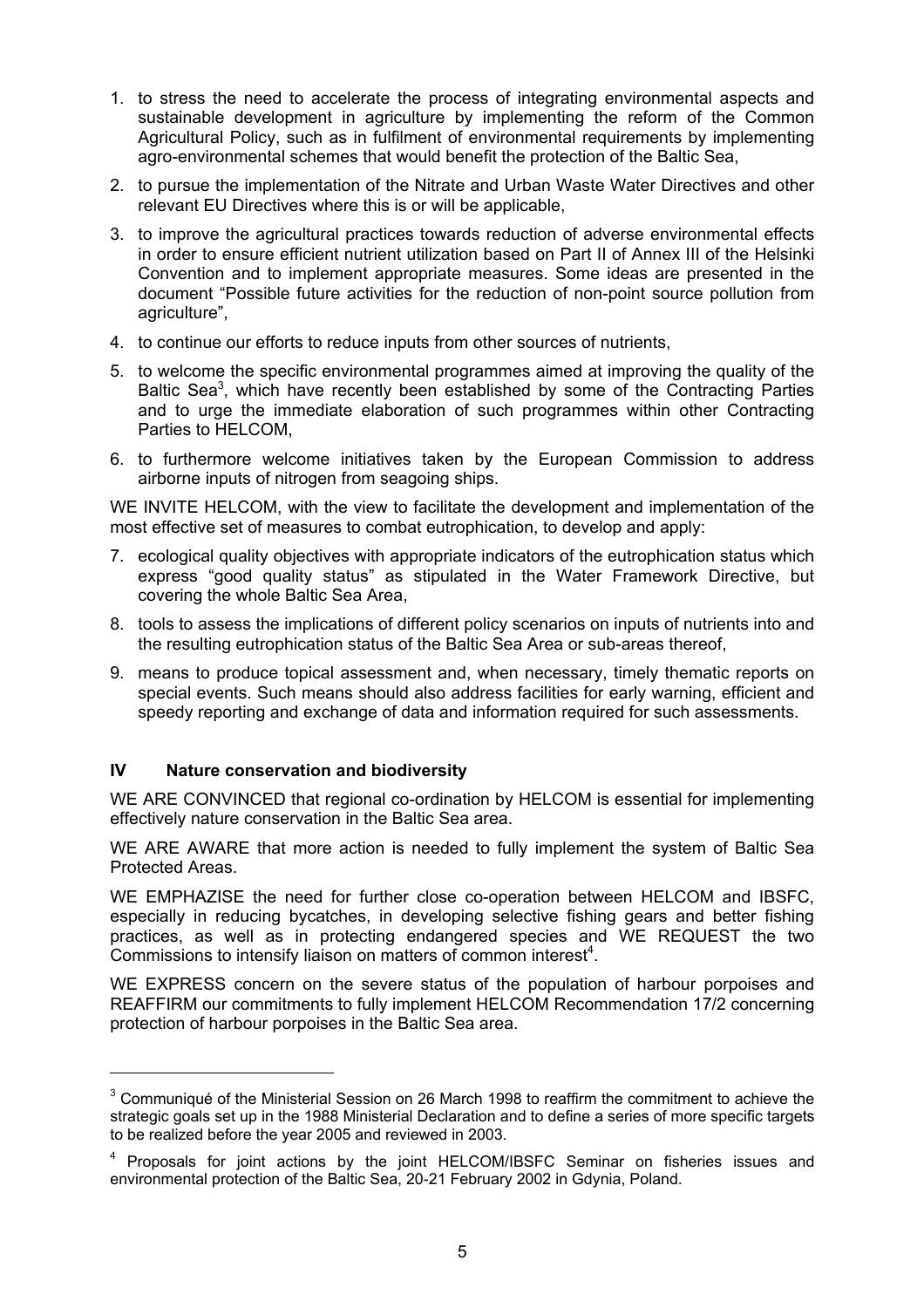WE ACKNOWLEDGE the actions taken by ASCOBANS and give political support to the adoption and implementation of the Recovery Plan for Baltic Harbour Porpoises (Jastarnia Plan).

WE EMPHASIZE the importance of HELCOM co-ordinating regional issues on environment friendly and sustainable use of the Baltic Sea as well as ensuring co-operation on integrated management of human activities in coastal and open sea areas, and in cross-border issues.

1. Therefore, WE HAVE ADOPTED HELCOM Recommendation 24/10 "Implementation of Integrated Marine and Coastal Management of Human Activities in the Baltic Sea area".

## **V The future implementation and monitoring of the JCP**

WE NOTE with satisfaction the status of the implementation of the Baltic Sea Joint ComprehensiveEnvironmental Action Programme  $(JCP)^5$  as presented in the report from the Implementation Task Force<sup>[6](#page-5-1)</sup>.

WE CONSIDER that the content and message of the JCP, as a collective movement for the whole Baltic Sea catchment area and a political "trademark" of the Baltic Sea co-operation remain valid and should be continued.

WE ARE AWARE that the current appearance of the Programme Implementation Task Force (PITF) raises concern, that the PITF no longer is considered as an appropriate body for facilitating investments, that its attractiveness and added value have decreased and that, consequently, the JCP implementation process has to be adjusted to the needs of the 21st century, maintaining the spirit of the original programme.

WETAKE INTO ACCOUNT the Strategy paper<sup>7</sup> on the future of the JCP implementation mechanism.

TO THIS END WE AGREE that:

- 1. the Programme Implementation Task Force (PITF) should no longer exist as an individual body under HELCOM,
- 2. the tasks concerning JCP implementation, in particular monitoring the development in relation to the Hot Spots, should be continued under the umbrella of HELCOM, taking into account the overall political message of the JCP as a whole. The new implementation mechanism should be open to all members of the former PITF including the IFIs, NGOs and non-Contracting Parties in the catchment area.

## **VI Compliance with requirements of the Convention**

WE WELCOME the progress made by the Contracting Parties regarding full implementation of the Convention and the Recommendations.

However, WE RECOGNIZE that some requirements still remain to be complied with, and EXPRESS our commitment to the full implementation of the Convention and the Recommendations.

<span id="page-5-0"></span><sup>&</sup>lt;sup>5</sup> JCP was established by the Baltic Sea Environmental Declaration, approved by the Diplomatic Conference (Helsinki, Finland, 1992) and endorsed for updating by HELCOM 19/1998.

<span id="page-5-1"></span><sup>&</sup>lt;sup>6</sup> The Baltic Sea Joint Comprehensive Environmental Action Programme (JCP) - Ten years of Implementation (BSEP No. 88)

<span id="page-5-2"></span>*<sup>7</sup>* Strategy paper on the future of the JCP implementation mechanism (document HELCOM HOD 10/2002, 2/6)